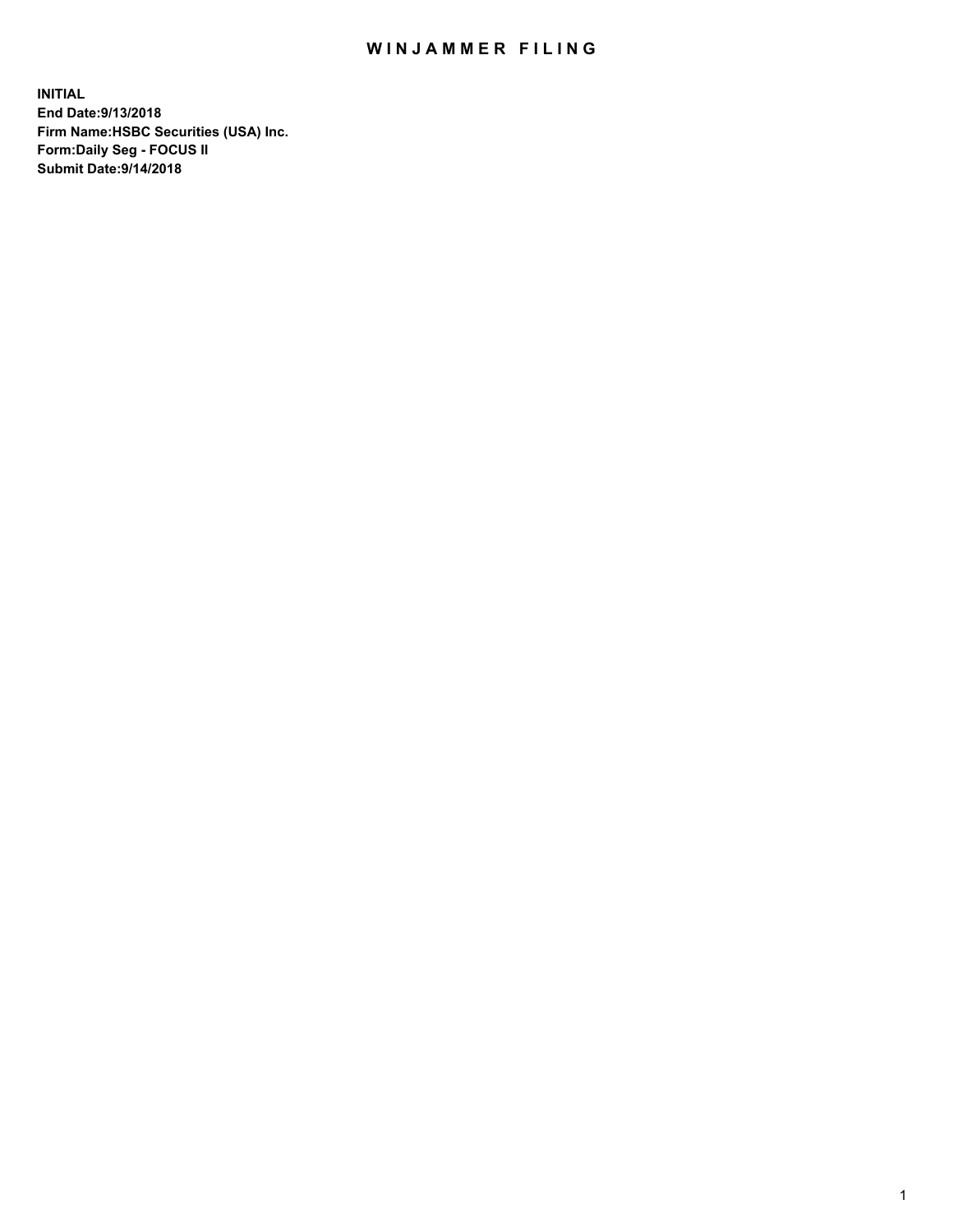**INITIAL End Date:9/13/2018 Firm Name:HSBC Securities (USA) Inc. Form:Daily Seg - FOCUS II Submit Date:9/14/2018 Daily Segregation - Cover Page**

| Name of Company                                                                                                                                                                                                                                                                                                                | <b>HSBC Securities (USA) Inc.</b>                                          |
|--------------------------------------------------------------------------------------------------------------------------------------------------------------------------------------------------------------------------------------------------------------------------------------------------------------------------------|----------------------------------------------------------------------------|
| <b>Contact Name</b>                                                                                                                                                                                                                                                                                                            | <b>Michael Vacca</b>                                                       |
| <b>Contact Phone Number</b>                                                                                                                                                                                                                                                                                                    | 212-525-7951                                                               |
| <b>Contact Email Address</b>                                                                                                                                                                                                                                                                                                   | michael.vacca@us.hsbc.com                                                  |
| FCM's Customer Segregated Funds Residual Interest Target (choose one):<br>a. Minimum dollar amount: : or<br>b. Minimum percentage of customer segregated funds required:% ; or<br>c. Dollar amount range between: and; or<br>d. Percentage range of customer segregated funds required between:% and%.                         | 109,000,000<br>$\overline{\mathbf{0}}$<br>0 <sub>0</sub><br>0 <sub>0</sub> |
| FCM's Customer Secured Amount Funds Residual Interest Target (choose one):<br>a. Minimum dollar amount: ; or<br>b. Minimum percentage of customer secured funds required:%; or<br>c. Dollar amount range between: and; or<br>d. Percentage range of customer secured funds required between:% and%.                            | 25,000,000<br>$\overline{\mathbf{0}}$<br>0 <sub>0</sub><br>0 <sub>0</sub>  |
| FCM's Cleared Swaps Customer Collateral Residual Interest Target (choose one):<br>a. Minimum dollar amount: ; or<br>b. Minimum percentage of cleared swaps customer collateral required:% ; or<br>c. Dollar amount range between: and; or<br>d. Percentage range of cleared swaps customer collateral required between:% and%. | 100,000,000<br>$\overline{\mathbf{0}}$<br>0 <sub>0</sub><br>0 <sub>0</sub> |

Attach supporting documents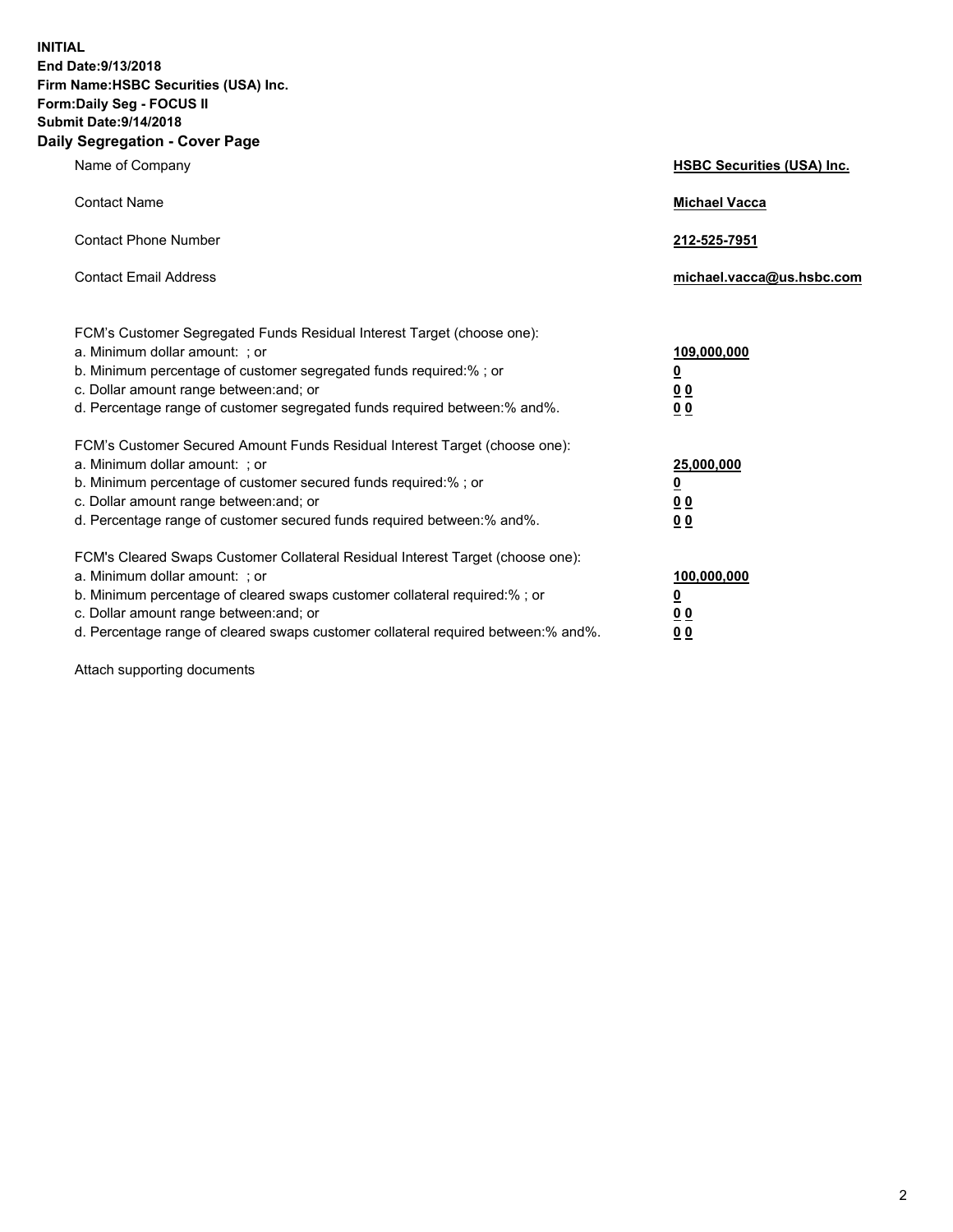**INITIAL End Date:9/13/2018 Firm Name:HSBC Securities (USA) Inc. Form:Daily Seg - FOCUS II Submit Date:9/14/2018 Daily Segregation - Secured Amounts**

| Foreign Futures and Foreign Options Secured Amounts<br>Amount required to be set aside pursuant to law, rule or regulation of a foreign<br>$0$ [7305]<br>government or a rule of a self-regulatory organization authorized thereunder<br>1.<br>Net ledger balance - Foreign Futures and Foreign Option Trading - All Customers<br>A. Cash<br>78,945,144 [7315]<br>B. Securities (at market)<br>85,820,020 [7317]<br>2.<br>Net unrealized profit (loss) in open futures contracts traded on a foreign board of trade<br><u>-5,787,171</u> [7325]<br>3.<br>Exchange traded options<br>a. Market value of open option contracts purchased on a foreign board of trade<br>$0$ [7335]<br>b. Market value of open contracts granted (sold) on a foreign board of trade<br>$0$ [7337]<br>Net equity (deficit) (add lines 1. 2. and 3.)<br>158,977,993 [7345]<br>4.<br>5.<br>Account liquidating to a deficit and account with a debit balances - gross amount<br>673,279 [7351]<br>Less: amount offset by customer owned securities<br>6.<br>Amount required to be set aside as the secured amount - Net Liquidating Equity<br>158,983,369 [7355]<br>Method (add lines 4 and 5)<br>7.<br>Greater of amount required to be set aside pursuant to foreign jurisdiction (above) or line<br>158,983,369 [7360]<br>6.<br>FUNDS DEPOSITED IN SEPARATE REGULATION 30.7 ACCOUNTS<br>1.<br>Cash in banks<br>A. Banks located in the United States<br>76,945,320 [7500]<br>B. Other banks qualified under Regulation 30.7<br>2.<br>Securities<br>A. In safekeeping with banks located in the United States<br>21,663,066 [7540]<br>B. In safekeeping with other banks qualified under Regulation 30.7<br>3.<br>Equities with registered futures commission merchants<br>A. Cash<br>$0$ [7580]<br><b>B.</b> Securities<br>$0$ [7590]<br>C. Unrealized gain (loss) on open futures contracts<br>$0$ [7600]<br>D. Value of long option contracts<br>$0$ [7610]<br>E. Value of short option contracts<br>0 [7615] 0 [7620]<br>Amounts held by clearing organizations of foreign boards of trade<br>4.<br>A. Cash<br>$0$ [7640]<br><b>B.</b> Securities<br>$0$ [7650]<br>C. Amount due to (from) clearing organization - daily variation<br>$0$ [7660]<br>D. Value of long option contracts<br>$0$ [7670]<br>E. Value of short option contracts<br>0 [7675] 0 [7680]<br>5.<br>Amounts held by members of foreign boards of trade<br>A. Cash<br>38,472,663 [7700]<br><b>B.</b> Securities<br>64,156,953 [7710]<br>C. Unrealized gain (loss) on open futures contracts<br><u>-5,787,171</u> [7720]<br>D. Value of long option contracts<br>0 [7730]<br>E. Value of short option contracts<br>0 [7735] 96,842,445 [7740]<br>6.<br>Amounts with other depositories designated by a foreign board of trade<br>0 [7760]<br>7.<br>Segregated funds on hand<br>$0$ [7765]<br>8.<br>Total funds in separate section 30.7 accounts<br>195,450,831 [7770]<br>9.<br>Excess (deficiency) Set Aside for Secured Amount (subtract line 7 Secured Statement<br>36,467,462 [7380]<br>Page 1 from Line 8)<br>10.<br>Management Target Amount for Excess funds in separate section 30.7 accounts<br>25,000,000 [7780]<br>11.<br>Excess (deficiency) funds in separate 30.7 accounts over (under) Management Target<br>11,467,462 [7785] | Daily Segregation - Secured Amounts |                              |
|------------------------------------------------------------------------------------------------------------------------------------------------------------------------------------------------------------------------------------------------------------------------------------------------------------------------------------------------------------------------------------------------------------------------------------------------------------------------------------------------------------------------------------------------------------------------------------------------------------------------------------------------------------------------------------------------------------------------------------------------------------------------------------------------------------------------------------------------------------------------------------------------------------------------------------------------------------------------------------------------------------------------------------------------------------------------------------------------------------------------------------------------------------------------------------------------------------------------------------------------------------------------------------------------------------------------------------------------------------------------------------------------------------------------------------------------------------------------------------------------------------------------------------------------------------------------------------------------------------------------------------------------------------------------------------------------------------------------------------------------------------------------------------------------------------------------------------------------------------------------------------------------------------------------------------------------------------------------------------------------------------------------------------------------------------------------------------------------------------------------------------------------------------------------------------------------------------------------------------------------------------------------------------------------------------------------------------------------------------------------------------------------------------------------------------------------------------------------------------------------------------------------------------------------------------------------------------------------------------------------------------------------------------------------------------------------------------------------------------------------------------------------------------------------------------------------------------------------------------------------------------------------------------------------------------------------------------------------------------------------------------------------------------------------------------------------------------------------------------------------------------------------------------------------------------------------------------------------------------------------------------------------------------------------|-------------------------------------|------------------------------|
|                                                                                                                                                                                                                                                                                                                                                                                                                                                                                                                                                                                                                                                                                                                                                                                                                                                                                                                                                                                                                                                                                                                                                                                                                                                                                                                                                                                                                                                                                                                                                                                                                                                                                                                                                                                                                                                                                                                                                                                                                                                                                                                                                                                                                                                                                                                                                                                                                                                                                                                                                                                                                                                                                                                                                                                                                                                                                                                                                                                                                                                                                                                                                                                                                                                                                                |                                     |                              |
|                                                                                                                                                                                                                                                                                                                                                                                                                                                                                                                                                                                                                                                                                                                                                                                                                                                                                                                                                                                                                                                                                                                                                                                                                                                                                                                                                                                                                                                                                                                                                                                                                                                                                                                                                                                                                                                                                                                                                                                                                                                                                                                                                                                                                                                                                                                                                                                                                                                                                                                                                                                                                                                                                                                                                                                                                                                                                                                                                                                                                                                                                                                                                                                                                                                                                                |                                     |                              |
|                                                                                                                                                                                                                                                                                                                                                                                                                                                                                                                                                                                                                                                                                                                                                                                                                                                                                                                                                                                                                                                                                                                                                                                                                                                                                                                                                                                                                                                                                                                                                                                                                                                                                                                                                                                                                                                                                                                                                                                                                                                                                                                                                                                                                                                                                                                                                                                                                                                                                                                                                                                                                                                                                                                                                                                                                                                                                                                                                                                                                                                                                                                                                                                                                                                                                                |                                     |                              |
|                                                                                                                                                                                                                                                                                                                                                                                                                                                                                                                                                                                                                                                                                                                                                                                                                                                                                                                                                                                                                                                                                                                                                                                                                                                                                                                                                                                                                                                                                                                                                                                                                                                                                                                                                                                                                                                                                                                                                                                                                                                                                                                                                                                                                                                                                                                                                                                                                                                                                                                                                                                                                                                                                                                                                                                                                                                                                                                                                                                                                                                                                                                                                                                                                                                                                                |                                     |                              |
|                                                                                                                                                                                                                                                                                                                                                                                                                                                                                                                                                                                                                                                                                                                                                                                                                                                                                                                                                                                                                                                                                                                                                                                                                                                                                                                                                                                                                                                                                                                                                                                                                                                                                                                                                                                                                                                                                                                                                                                                                                                                                                                                                                                                                                                                                                                                                                                                                                                                                                                                                                                                                                                                                                                                                                                                                                                                                                                                                                                                                                                                                                                                                                                                                                                                                                |                                     |                              |
|                                                                                                                                                                                                                                                                                                                                                                                                                                                                                                                                                                                                                                                                                                                                                                                                                                                                                                                                                                                                                                                                                                                                                                                                                                                                                                                                                                                                                                                                                                                                                                                                                                                                                                                                                                                                                                                                                                                                                                                                                                                                                                                                                                                                                                                                                                                                                                                                                                                                                                                                                                                                                                                                                                                                                                                                                                                                                                                                                                                                                                                                                                                                                                                                                                                                                                |                                     |                              |
|                                                                                                                                                                                                                                                                                                                                                                                                                                                                                                                                                                                                                                                                                                                                                                                                                                                                                                                                                                                                                                                                                                                                                                                                                                                                                                                                                                                                                                                                                                                                                                                                                                                                                                                                                                                                                                                                                                                                                                                                                                                                                                                                                                                                                                                                                                                                                                                                                                                                                                                                                                                                                                                                                                                                                                                                                                                                                                                                                                                                                                                                                                                                                                                                                                                                                                |                                     |                              |
|                                                                                                                                                                                                                                                                                                                                                                                                                                                                                                                                                                                                                                                                                                                                                                                                                                                                                                                                                                                                                                                                                                                                                                                                                                                                                                                                                                                                                                                                                                                                                                                                                                                                                                                                                                                                                                                                                                                                                                                                                                                                                                                                                                                                                                                                                                                                                                                                                                                                                                                                                                                                                                                                                                                                                                                                                                                                                                                                                                                                                                                                                                                                                                                                                                                                                                |                                     |                              |
|                                                                                                                                                                                                                                                                                                                                                                                                                                                                                                                                                                                                                                                                                                                                                                                                                                                                                                                                                                                                                                                                                                                                                                                                                                                                                                                                                                                                                                                                                                                                                                                                                                                                                                                                                                                                                                                                                                                                                                                                                                                                                                                                                                                                                                                                                                                                                                                                                                                                                                                                                                                                                                                                                                                                                                                                                                                                                                                                                                                                                                                                                                                                                                                                                                                                                                |                                     |                              |
|                                                                                                                                                                                                                                                                                                                                                                                                                                                                                                                                                                                                                                                                                                                                                                                                                                                                                                                                                                                                                                                                                                                                                                                                                                                                                                                                                                                                                                                                                                                                                                                                                                                                                                                                                                                                                                                                                                                                                                                                                                                                                                                                                                                                                                                                                                                                                                                                                                                                                                                                                                                                                                                                                                                                                                                                                                                                                                                                                                                                                                                                                                                                                                                                                                                                                                |                                     |                              |
|                                                                                                                                                                                                                                                                                                                                                                                                                                                                                                                                                                                                                                                                                                                                                                                                                                                                                                                                                                                                                                                                                                                                                                                                                                                                                                                                                                                                                                                                                                                                                                                                                                                                                                                                                                                                                                                                                                                                                                                                                                                                                                                                                                                                                                                                                                                                                                                                                                                                                                                                                                                                                                                                                                                                                                                                                                                                                                                                                                                                                                                                                                                                                                                                                                                                                                |                                     |                              |
|                                                                                                                                                                                                                                                                                                                                                                                                                                                                                                                                                                                                                                                                                                                                                                                                                                                                                                                                                                                                                                                                                                                                                                                                                                                                                                                                                                                                                                                                                                                                                                                                                                                                                                                                                                                                                                                                                                                                                                                                                                                                                                                                                                                                                                                                                                                                                                                                                                                                                                                                                                                                                                                                                                                                                                                                                                                                                                                                                                                                                                                                                                                                                                                                                                                                                                |                                     |                              |
|                                                                                                                                                                                                                                                                                                                                                                                                                                                                                                                                                                                                                                                                                                                                                                                                                                                                                                                                                                                                                                                                                                                                                                                                                                                                                                                                                                                                                                                                                                                                                                                                                                                                                                                                                                                                                                                                                                                                                                                                                                                                                                                                                                                                                                                                                                                                                                                                                                                                                                                                                                                                                                                                                                                                                                                                                                                                                                                                                                                                                                                                                                                                                                                                                                                                                                |                                     | -667,903 [7352] 5,376 [7354] |
|                                                                                                                                                                                                                                                                                                                                                                                                                                                                                                                                                                                                                                                                                                                                                                                                                                                                                                                                                                                                                                                                                                                                                                                                                                                                                                                                                                                                                                                                                                                                                                                                                                                                                                                                                                                                                                                                                                                                                                                                                                                                                                                                                                                                                                                                                                                                                                                                                                                                                                                                                                                                                                                                                                                                                                                                                                                                                                                                                                                                                                                                                                                                                                                                                                                                                                |                                     |                              |
|                                                                                                                                                                                                                                                                                                                                                                                                                                                                                                                                                                                                                                                                                                                                                                                                                                                                                                                                                                                                                                                                                                                                                                                                                                                                                                                                                                                                                                                                                                                                                                                                                                                                                                                                                                                                                                                                                                                                                                                                                                                                                                                                                                                                                                                                                                                                                                                                                                                                                                                                                                                                                                                                                                                                                                                                                                                                                                                                                                                                                                                                                                                                                                                                                                                                                                |                                     |                              |
|                                                                                                                                                                                                                                                                                                                                                                                                                                                                                                                                                                                                                                                                                                                                                                                                                                                                                                                                                                                                                                                                                                                                                                                                                                                                                                                                                                                                                                                                                                                                                                                                                                                                                                                                                                                                                                                                                                                                                                                                                                                                                                                                                                                                                                                                                                                                                                                                                                                                                                                                                                                                                                                                                                                                                                                                                                                                                                                                                                                                                                                                                                                                                                                                                                                                                                |                                     |                              |
|                                                                                                                                                                                                                                                                                                                                                                                                                                                                                                                                                                                                                                                                                                                                                                                                                                                                                                                                                                                                                                                                                                                                                                                                                                                                                                                                                                                                                                                                                                                                                                                                                                                                                                                                                                                                                                                                                                                                                                                                                                                                                                                                                                                                                                                                                                                                                                                                                                                                                                                                                                                                                                                                                                                                                                                                                                                                                                                                                                                                                                                                                                                                                                                                                                                                                                |                                     |                              |
|                                                                                                                                                                                                                                                                                                                                                                                                                                                                                                                                                                                                                                                                                                                                                                                                                                                                                                                                                                                                                                                                                                                                                                                                                                                                                                                                                                                                                                                                                                                                                                                                                                                                                                                                                                                                                                                                                                                                                                                                                                                                                                                                                                                                                                                                                                                                                                                                                                                                                                                                                                                                                                                                                                                                                                                                                                                                                                                                                                                                                                                                                                                                                                                                                                                                                                |                                     |                              |
|                                                                                                                                                                                                                                                                                                                                                                                                                                                                                                                                                                                                                                                                                                                                                                                                                                                                                                                                                                                                                                                                                                                                                                                                                                                                                                                                                                                                                                                                                                                                                                                                                                                                                                                                                                                                                                                                                                                                                                                                                                                                                                                                                                                                                                                                                                                                                                                                                                                                                                                                                                                                                                                                                                                                                                                                                                                                                                                                                                                                                                                                                                                                                                                                                                                                                                |                                     |                              |
|                                                                                                                                                                                                                                                                                                                                                                                                                                                                                                                                                                                                                                                                                                                                                                                                                                                                                                                                                                                                                                                                                                                                                                                                                                                                                                                                                                                                                                                                                                                                                                                                                                                                                                                                                                                                                                                                                                                                                                                                                                                                                                                                                                                                                                                                                                                                                                                                                                                                                                                                                                                                                                                                                                                                                                                                                                                                                                                                                                                                                                                                                                                                                                                                                                                                                                |                                     |                              |
|                                                                                                                                                                                                                                                                                                                                                                                                                                                                                                                                                                                                                                                                                                                                                                                                                                                                                                                                                                                                                                                                                                                                                                                                                                                                                                                                                                                                                                                                                                                                                                                                                                                                                                                                                                                                                                                                                                                                                                                                                                                                                                                                                                                                                                                                                                                                                                                                                                                                                                                                                                                                                                                                                                                                                                                                                                                                                                                                                                                                                                                                                                                                                                                                                                                                                                |                                     | 0 [7520] 76,945,320 [7530]   |
|                                                                                                                                                                                                                                                                                                                                                                                                                                                                                                                                                                                                                                                                                                                                                                                                                                                                                                                                                                                                                                                                                                                                                                                                                                                                                                                                                                                                                                                                                                                                                                                                                                                                                                                                                                                                                                                                                                                                                                                                                                                                                                                                                                                                                                                                                                                                                                                                                                                                                                                                                                                                                                                                                                                                                                                                                                                                                                                                                                                                                                                                                                                                                                                                                                                                                                |                                     |                              |
|                                                                                                                                                                                                                                                                                                                                                                                                                                                                                                                                                                                                                                                                                                                                                                                                                                                                                                                                                                                                                                                                                                                                                                                                                                                                                                                                                                                                                                                                                                                                                                                                                                                                                                                                                                                                                                                                                                                                                                                                                                                                                                                                                                                                                                                                                                                                                                                                                                                                                                                                                                                                                                                                                                                                                                                                                                                                                                                                                                                                                                                                                                                                                                                                                                                                                                |                                     |                              |
|                                                                                                                                                                                                                                                                                                                                                                                                                                                                                                                                                                                                                                                                                                                                                                                                                                                                                                                                                                                                                                                                                                                                                                                                                                                                                                                                                                                                                                                                                                                                                                                                                                                                                                                                                                                                                                                                                                                                                                                                                                                                                                                                                                                                                                                                                                                                                                                                                                                                                                                                                                                                                                                                                                                                                                                                                                                                                                                                                                                                                                                                                                                                                                                                                                                                                                |                                     | 0 [7560] 21,663,066 [7570]   |
|                                                                                                                                                                                                                                                                                                                                                                                                                                                                                                                                                                                                                                                                                                                                                                                                                                                                                                                                                                                                                                                                                                                                                                                                                                                                                                                                                                                                                                                                                                                                                                                                                                                                                                                                                                                                                                                                                                                                                                                                                                                                                                                                                                                                                                                                                                                                                                                                                                                                                                                                                                                                                                                                                                                                                                                                                                                                                                                                                                                                                                                                                                                                                                                                                                                                                                |                                     |                              |
|                                                                                                                                                                                                                                                                                                                                                                                                                                                                                                                                                                                                                                                                                                                                                                                                                                                                                                                                                                                                                                                                                                                                                                                                                                                                                                                                                                                                                                                                                                                                                                                                                                                                                                                                                                                                                                                                                                                                                                                                                                                                                                                                                                                                                                                                                                                                                                                                                                                                                                                                                                                                                                                                                                                                                                                                                                                                                                                                                                                                                                                                                                                                                                                                                                                                                                |                                     |                              |
|                                                                                                                                                                                                                                                                                                                                                                                                                                                                                                                                                                                                                                                                                                                                                                                                                                                                                                                                                                                                                                                                                                                                                                                                                                                                                                                                                                                                                                                                                                                                                                                                                                                                                                                                                                                                                                                                                                                                                                                                                                                                                                                                                                                                                                                                                                                                                                                                                                                                                                                                                                                                                                                                                                                                                                                                                                                                                                                                                                                                                                                                                                                                                                                                                                                                                                |                                     |                              |
|                                                                                                                                                                                                                                                                                                                                                                                                                                                                                                                                                                                                                                                                                                                                                                                                                                                                                                                                                                                                                                                                                                                                                                                                                                                                                                                                                                                                                                                                                                                                                                                                                                                                                                                                                                                                                                                                                                                                                                                                                                                                                                                                                                                                                                                                                                                                                                                                                                                                                                                                                                                                                                                                                                                                                                                                                                                                                                                                                                                                                                                                                                                                                                                                                                                                                                |                                     |                              |
|                                                                                                                                                                                                                                                                                                                                                                                                                                                                                                                                                                                                                                                                                                                                                                                                                                                                                                                                                                                                                                                                                                                                                                                                                                                                                                                                                                                                                                                                                                                                                                                                                                                                                                                                                                                                                                                                                                                                                                                                                                                                                                                                                                                                                                                                                                                                                                                                                                                                                                                                                                                                                                                                                                                                                                                                                                                                                                                                                                                                                                                                                                                                                                                                                                                                                                |                                     |                              |
|                                                                                                                                                                                                                                                                                                                                                                                                                                                                                                                                                                                                                                                                                                                                                                                                                                                                                                                                                                                                                                                                                                                                                                                                                                                                                                                                                                                                                                                                                                                                                                                                                                                                                                                                                                                                                                                                                                                                                                                                                                                                                                                                                                                                                                                                                                                                                                                                                                                                                                                                                                                                                                                                                                                                                                                                                                                                                                                                                                                                                                                                                                                                                                                                                                                                                                |                                     |                              |
|                                                                                                                                                                                                                                                                                                                                                                                                                                                                                                                                                                                                                                                                                                                                                                                                                                                                                                                                                                                                                                                                                                                                                                                                                                                                                                                                                                                                                                                                                                                                                                                                                                                                                                                                                                                                                                                                                                                                                                                                                                                                                                                                                                                                                                                                                                                                                                                                                                                                                                                                                                                                                                                                                                                                                                                                                                                                                                                                                                                                                                                                                                                                                                                                                                                                                                |                                     |                              |
|                                                                                                                                                                                                                                                                                                                                                                                                                                                                                                                                                                                                                                                                                                                                                                                                                                                                                                                                                                                                                                                                                                                                                                                                                                                                                                                                                                                                                                                                                                                                                                                                                                                                                                                                                                                                                                                                                                                                                                                                                                                                                                                                                                                                                                                                                                                                                                                                                                                                                                                                                                                                                                                                                                                                                                                                                                                                                                                                                                                                                                                                                                                                                                                                                                                                                                |                                     |                              |
|                                                                                                                                                                                                                                                                                                                                                                                                                                                                                                                                                                                                                                                                                                                                                                                                                                                                                                                                                                                                                                                                                                                                                                                                                                                                                                                                                                                                                                                                                                                                                                                                                                                                                                                                                                                                                                                                                                                                                                                                                                                                                                                                                                                                                                                                                                                                                                                                                                                                                                                                                                                                                                                                                                                                                                                                                                                                                                                                                                                                                                                                                                                                                                                                                                                                                                |                                     |                              |
|                                                                                                                                                                                                                                                                                                                                                                                                                                                                                                                                                                                                                                                                                                                                                                                                                                                                                                                                                                                                                                                                                                                                                                                                                                                                                                                                                                                                                                                                                                                                                                                                                                                                                                                                                                                                                                                                                                                                                                                                                                                                                                                                                                                                                                                                                                                                                                                                                                                                                                                                                                                                                                                                                                                                                                                                                                                                                                                                                                                                                                                                                                                                                                                                                                                                                                |                                     |                              |
|                                                                                                                                                                                                                                                                                                                                                                                                                                                                                                                                                                                                                                                                                                                                                                                                                                                                                                                                                                                                                                                                                                                                                                                                                                                                                                                                                                                                                                                                                                                                                                                                                                                                                                                                                                                                                                                                                                                                                                                                                                                                                                                                                                                                                                                                                                                                                                                                                                                                                                                                                                                                                                                                                                                                                                                                                                                                                                                                                                                                                                                                                                                                                                                                                                                                                                |                                     |                              |
|                                                                                                                                                                                                                                                                                                                                                                                                                                                                                                                                                                                                                                                                                                                                                                                                                                                                                                                                                                                                                                                                                                                                                                                                                                                                                                                                                                                                                                                                                                                                                                                                                                                                                                                                                                                                                                                                                                                                                                                                                                                                                                                                                                                                                                                                                                                                                                                                                                                                                                                                                                                                                                                                                                                                                                                                                                                                                                                                                                                                                                                                                                                                                                                                                                                                                                |                                     |                              |
|                                                                                                                                                                                                                                                                                                                                                                                                                                                                                                                                                                                                                                                                                                                                                                                                                                                                                                                                                                                                                                                                                                                                                                                                                                                                                                                                                                                                                                                                                                                                                                                                                                                                                                                                                                                                                                                                                                                                                                                                                                                                                                                                                                                                                                                                                                                                                                                                                                                                                                                                                                                                                                                                                                                                                                                                                                                                                                                                                                                                                                                                                                                                                                                                                                                                                                |                                     |                              |
|                                                                                                                                                                                                                                                                                                                                                                                                                                                                                                                                                                                                                                                                                                                                                                                                                                                                                                                                                                                                                                                                                                                                                                                                                                                                                                                                                                                                                                                                                                                                                                                                                                                                                                                                                                                                                                                                                                                                                                                                                                                                                                                                                                                                                                                                                                                                                                                                                                                                                                                                                                                                                                                                                                                                                                                                                                                                                                                                                                                                                                                                                                                                                                                                                                                                                                |                                     |                              |
|                                                                                                                                                                                                                                                                                                                                                                                                                                                                                                                                                                                                                                                                                                                                                                                                                                                                                                                                                                                                                                                                                                                                                                                                                                                                                                                                                                                                                                                                                                                                                                                                                                                                                                                                                                                                                                                                                                                                                                                                                                                                                                                                                                                                                                                                                                                                                                                                                                                                                                                                                                                                                                                                                                                                                                                                                                                                                                                                                                                                                                                                                                                                                                                                                                                                                                |                                     |                              |
|                                                                                                                                                                                                                                                                                                                                                                                                                                                                                                                                                                                                                                                                                                                                                                                                                                                                                                                                                                                                                                                                                                                                                                                                                                                                                                                                                                                                                                                                                                                                                                                                                                                                                                                                                                                                                                                                                                                                                                                                                                                                                                                                                                                                                                                                                                                                                                                                                                                                                                                                                                                                                                                                                                                                                                                                                                                                                                                                                                                                                                                                                                                                                                                                                                                                                                |                                     |                              |
|                                                                                                                                                                                                                                                                                                                                                                                                                                                                                                                                                                                                                                                                                                                                                                                                                                                                                                                                                                                                                                                                                                                                                                                                                                                                                                                                                                                                                                                                                                                                                                                                                                                                                                                                                                                                                                                                                                                                                                                                                                                                                                                                                                                                                                                                                                                                                                                                                                                                                                                                                                                                                                                                                                                                                                                                                                                                                                                                                                                                                                                                                                                                                                                                                                                                                                |                                     |                              |
|                                                                                                                                                                                                                                                                                                                                                                                                                                                                                                                                                                                                                                                                                                                                                                                                                                                                                                                                                                                                                                                                                                                                                                                                                                                                                                                                                                                                                                                                                                                                                                                                                                                                                                                                                                                                                                                                                                                                                                                                                                                                                                                                                                                                                                                                                                                                                                                                                                                                                                                                                                                                                                                                                                                                                                                                                                                                                                                                                                                                                                                                                                                                                                                                                                                                                                |                                     |                              |
|                                                                                                                                                                                                                                                                                                                                                                                                                                                                                                                                                                                                                                                                                                                                                                                                                                                                                                                                                                                                                                                                                                                                                                                                                                                                                                                                                                                                                                                                                                                                                                                                                                                                                                                                                                                                                                                                                                                                                                                                                                                                                                                                                                                                                                                                                                                                                                                                                                                                                                                                                                                                                                                                                                                                                                                                                                                                                                                                                                                                                                                                                                                                                                                                                                                                                                |                                     |                              |
|                                                                                                                                                                                                                                                                                                                                                                                                                                                                                                                                                                                                                                                                                                                                                                                                                                                                                                                                                                                                                                                                                                                                                                                                                                                                                                                                                                                                                                                                                                                                                                                                                                                                                                                                                                                                                                                                                                                                                                                                                                                                                                                                                                                                                                                                                                                                                                                                                                                                                                                                                                                                                                                                                                                                                                                                                                                                                                                                                                                                                                                                                                                                                                                                                                                                                                |                                     |                              |
|                                                                                                                                                                                                                                                                                                                                                                                                                                                                                                                                                                                                                                                                                                                                                                                                                                                                                                                                                                                                                                                                                                                                                                                                                                                                                                                                                                                                                                                                                                                                                                                                                                                                                                                                                                                                                                                                                                                                                                                                                                                                                                                                                                                                                                                                                                                                                                                                                                                                                                                                                                                                                                                                                                                                                                                                                                                                                                                                                                                                                                                                                                                                                                                                                                                                                                |                                     |                              |
|                                                                                                                                                                                                                                                                                                                                                                                                                                                                                                                                                                                                                                                                                                                                                                                                                                                                                                                                                                                                                                                                                                                                                                                                                                                                                                                                                                                                                                                                                                                                                                                                                                                                                                                                                                                                                                                                                                                                                                                                                                                                                                                                                                                                                                                                                                                                                                                                                                                                                                                                                                                                                                                                                                                                                                                                                                                                                                                                                                                                                                                                                                                                                                                                                                                                                                |                                     |                              |
|                                                                                                                                                                                                                                                                                                                                                                                                                                                                                                                                                                                                                                                                                                                                                                                                                                                                                                                                                                                                                                                                                                                                                                                                                                                                                                                                                                                                                                                                                                                                                                                                                                                                                                                                                                                                                                                                                                                                                                                                                                                                                                                                                                                                                                                                                                                                                                                                                                                                                                                                                                                                                                                                                                                                                                                                                                                                                                                                                                                                                                                                                                                                                                                                                                                                                                |                                     |                              |
|                                                                                                                                                                                                                                                                                                                                                                                                                                                                                                                                                                                                                                                                                                                                                                                                                                                                                                                                                                                                                                                                                                                                                                                                                                                                                                                                                                                                                                                                                                                                                                                                                                                                                                                                                                                                                                                                                                                                                                                                                                                                                                                                                                                                                                                                                                                                                                                                                                                                                                                                                                                                                                                                                                                                                                                                                                                                                                                                                                                                                                                                                                                                                                                                                                                                                                |                                     |                              |
|                                                                                                                                                                                                                                                                                                                                                                                                                                                                                                                                                                                                                                                                                                                                                                                                                                                                                                                                                                                                                                                                                                                                                                                                                                                                                                                                                                                                                                                                                                                                                                                                                                                                                                                                                                                                                                                                                                                                                                                                                                                                                                                                                                                                                                                                                                                                                                                                                                                                                                                                                                                                                                                                                                                                                                                                                                                                                                                                                                                                                                                                                                                                                                                                                                                                                                |                                     |                              |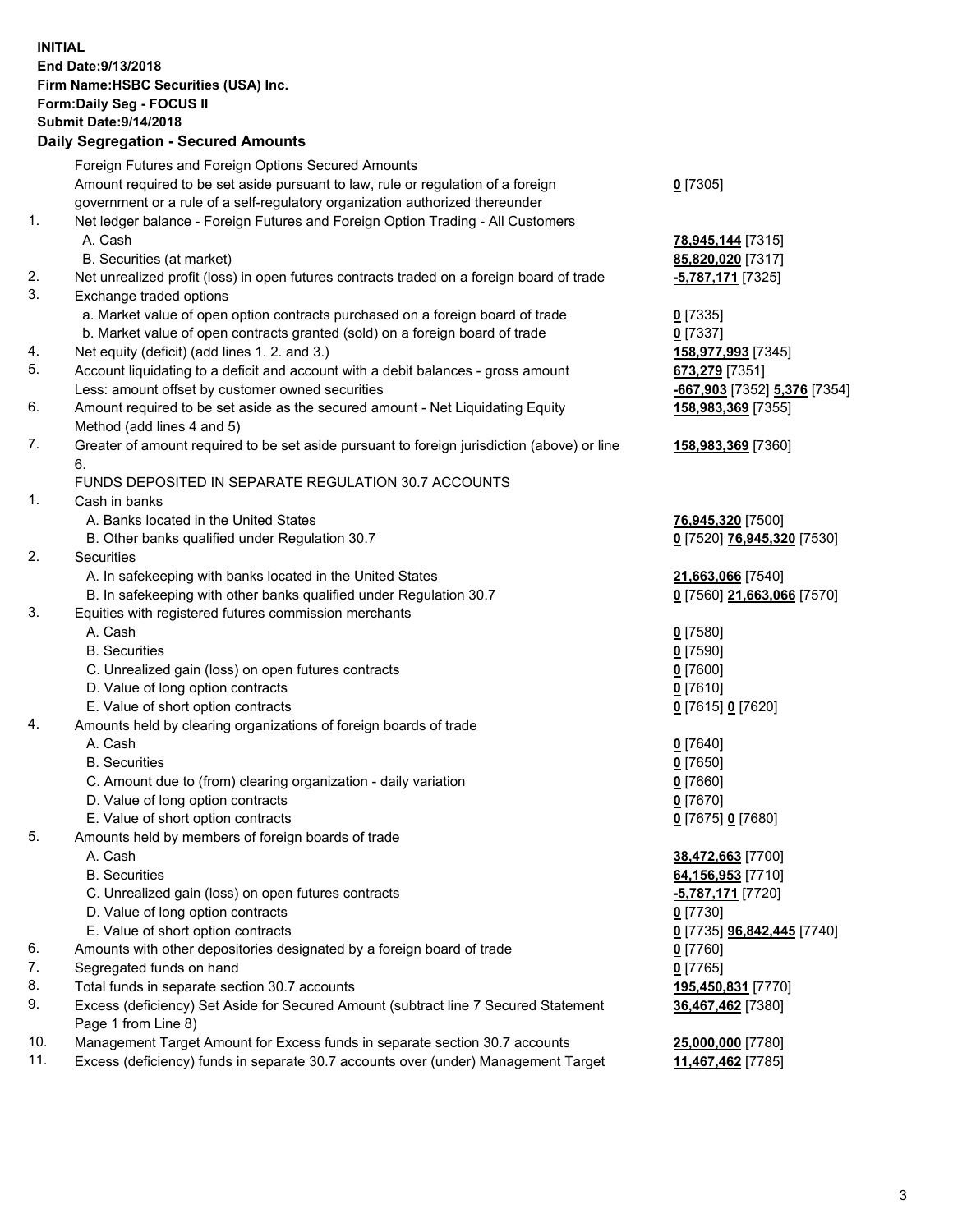**INITIAL End Date:9/13/2018 Firm Name:HSBC Securities (USA) Inc. Form:Daily Seg - FOCUS II Submit Date:9/14/2018 Daily Segregation - Segregation Statement** SEGREGATION REQUIREMENTS(Section 4d(2) of the CEAct) 1. Net ledger balance A. Cash **89,572,038** [7010] B. Securities (at market) **1,594,809,703** [7020] 2. Net unrealized profit (loss) in open futures contracts traded on a contract market **300,408,031** [7030] 3. Exchange traded options A. Add market value of open option contracts purchased on a contract market **370,634,710** [7032] B. Deduct market value of open option contracts granted (sold) on a contract market **-165,664,959** [7033] 4. Net equity (deficit) (add lines 1, 2 and 3) **2,189,759,523** [7040] 5. Accounts liquidating to a deficit and accounts with debit balances - gross amount **25,262,770** [7045] Less: amount offset by customer securities **-25,217,275** [7047] **45,495** [7050] 6. Amount required to be segregated (add lines 4 and 5) **2,189,805,018** [7060] FUNDS IN SEGREGATED ACCOUNTS 7. Deposited in segregated funds bank accounts A. Cash **119,243,001** [7070] B. Securities representing investments of customers' funds (at market) **0** [7080] C. Securities held for particular customers or option customers in lieu of cash (at market) **482,646,470** [7090] 8. Margins on deposit with derivatives clearing organizations of contract markets A. Cash **98,735,202** [7100] B. Securities representing investments of customers' funds (at market) **273,925,914** [7110] C. Securities held for particular customers or option customers in lieu of cash (at market) **1,111,597,513** [7120] 9. Net settlement from (to) derivatives clearing organizations of contract markets **6,446,599** [7130] 10. Exchange traded options A. Value of open long option contracts **370,634,710** [7132] B. Value of open short option contracts **-165,664,959** [7133] 11. Net equities with other FCMs A. Net liquidating equity **11,453,541** [7140] B. Securities representing investments of customers' funds (at market) **0** [7160] C. Securities held for particular customers or option customers in lieu of cash (at market) **0** [7170] 12. Segregated funds on hand **565,720** [7150] 13. Total amount in segregation (add lines 7 through 12) **2,309,583,711** [7180] 14. Excess (deficiency) funds in segregation (subtract line 6 from line 13) **119,778,693** [7190] 15. Management Target Amount for Excess funds in segregation **109,000,000** [7194] 16. Excess (deficiency) funds in segregation over (under) Management Target Amount **10,778,693** [7198]

Excess